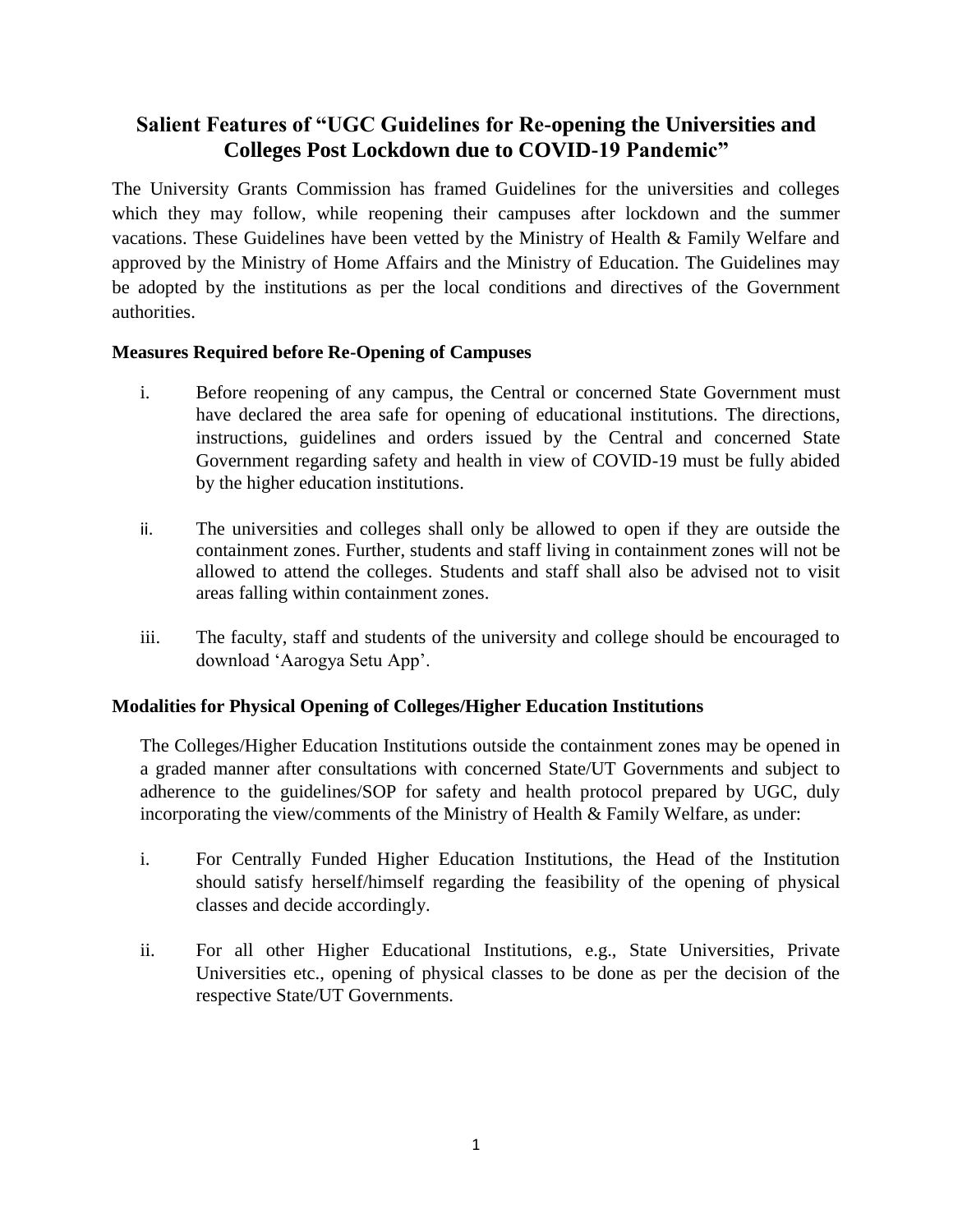#### **Measures to be taken**

- i. Universities and colleges may plan opening the campuses in phases, with such activities where they can easily adhere to social distancing, use of face masks and other protective measures. This may include administrative offices, research laboratories and libraries etc.
- ii. Thereafter, students of all research programmes and post-graduate students in science & technology programmes may join as the number of such students is comparatively less and norms of physical distancing and preventive measures can be easily enforced.
- iii. Further, final year students may also be allowed to join for academic and placement purposes, as per the decision of the head of the institution.

*However, for (i), (ii) and (iii) above, it should be ensured that not more than 50% of the total students should be present at any point of time and necessary guidelines/protocols to prevent the spread of COVID-19 are observed.*

- iv. For the programmes, other than those mentioned in paras (ii) and (iii) above, online/distance learning shall continue to be the preferred mode of teaching and shall be encouraged.
- v. However, if required, students may visit their respective departments in a small number for consultation with the faculty members, after seeking prior appointments to avoid crowding, while maintaining physical distancing norms and other safety protocols.
- vi. Some students may opt not to attend classes and prefer to study online while staying at home. Institutions may provide online study material and access to e-resources to such students for teaching-learning.
- vii. Institutions should have a plan ready for such international students who could not join the programme due to international travel restrictions or visa-related issues. Online teaching-learning arrangements should also be made for them.

#### **Safety Measures**

#### **At Entry/ Exit Point(s)**

i. Crowding must be avoided at entry/ exit points. Staggered timings of entry and exit with limited strength for different programmes should be followed.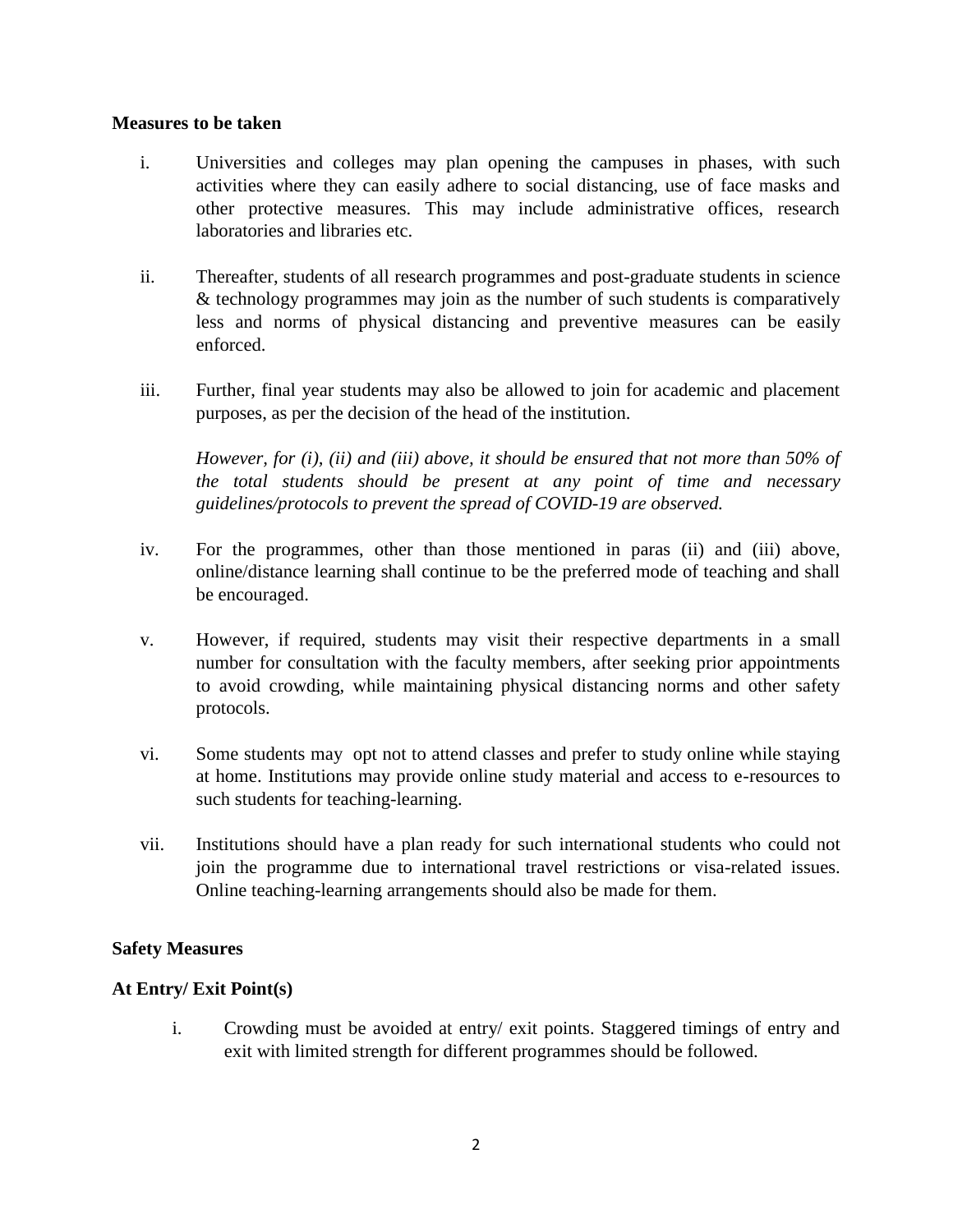- ii. For ensuring queue management, inside and outside the premises, specific markings on the floor with a gap of 6 feet may be made and be adhered to.
- iii. Screening of students, faculty and staff, wearing of face covers/ mask, sanitizing of hands etc. must be ensured at all entry points.

#### **In Classrooms and other Learning Sites**

- i. Proper sanitization at all learning sites should be ensured. Cleaning and regular disinfection (using 1% sodium hypochlorite) of frequently touched surfaces (door knobs, elevator buttons, hand rails, chairs, benches, washroom fixtures, etc.) to be made mandatory in all class rooms, laboratories, (and also) lockers, parking areas, other common areas etc. before the beginning of classes and at the end of the day. Teaching materials, computers, laptops, printers, shall be regularly disinfected with 70% alcohol swipe.
- ii. Sitting places in classes, laboratories, computer labs, libraries etc. should be clearly marked, keeping in view the norms of physical distancing. At least one seat should be left vacant between two seats.
- iii. Wearing face cover/ mask is a must at all times and at all places inside the campus.

#### **Inside the Campus**

- i. Cultural activities, meeting etc. may be avoided. However, such extra-curricular and sports activities may be allowed where physical distancing is feasible and is in accordance with the Ministry of Home Affairs guidelines, issued under Disaster Management Act, 2005 from time to time
- ii. Adequate arrangements should be made for sanitizing the entire campus, including administrative and academic buildings, classrooms, laboratories, libraries, common rooms, toilets, water stations, furniture, learning material, teaching aids, sports equipment, computers etc.
- iii. Proper sanitization of buses, other transport and official vehicles of the institution should be done.
- iv. Dustbin for collection of used facemasks, personal protective equipment, hand gloves and their disposals should be ensured as per safety norms. Provision for proper disposal of used personal protection items and general waste should be followed in accordance with CPCB guidelines (available at: [https://cpcb.nic.in/uploads/Projects/Bio-Medical-Waste/BMW-GUIDELINES-](https://cpcb.nic.in/uploads/Projects/Bio-Medical-Waste/BMW-GUIDELINES-COVID_1.pdf)[COVID\\_1.pdf\)](https://cpcb.nic.in/uploads/Projects/Bio-Medical-Waste/BMW-GUIDELINES-COVID_1.pdf).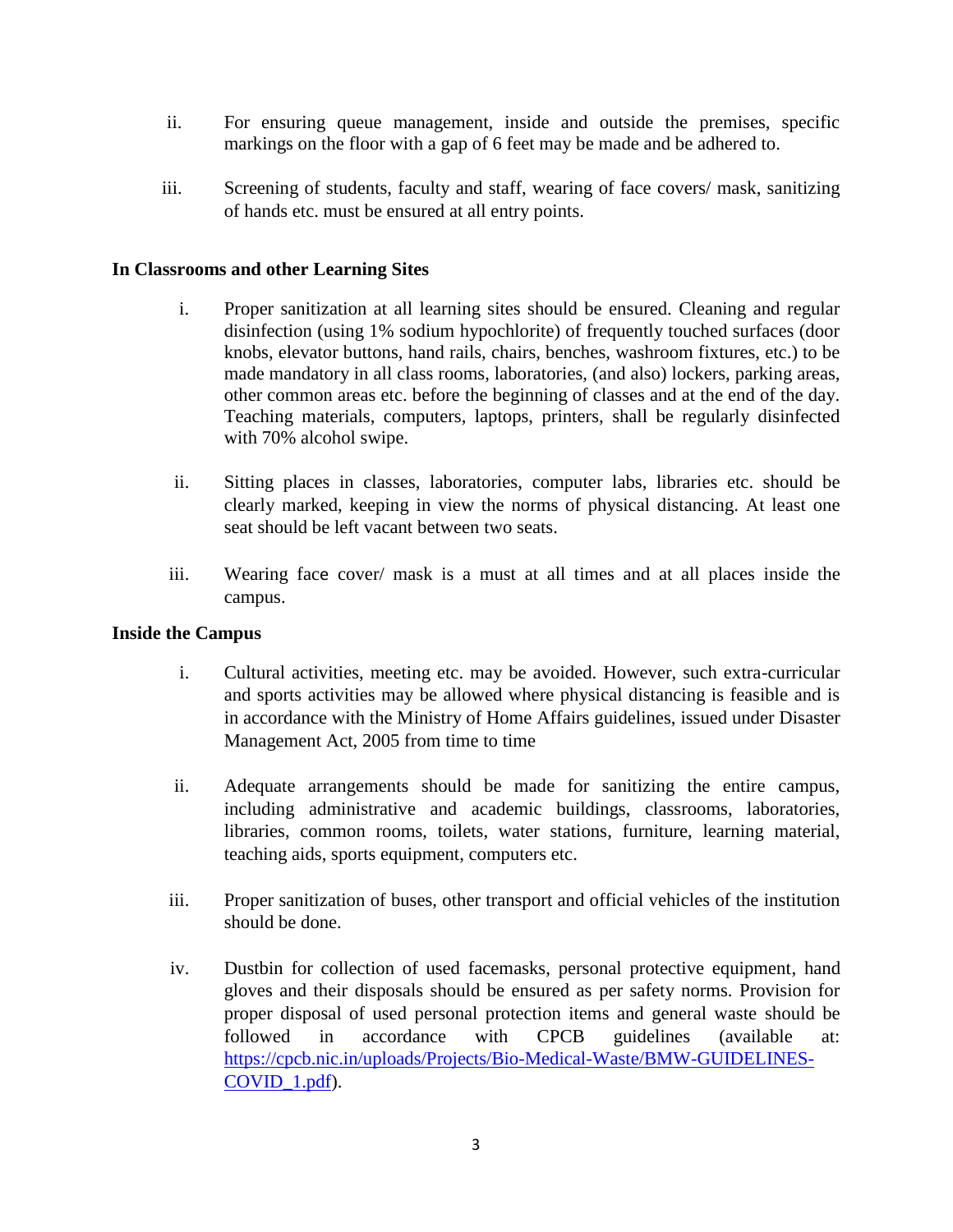- v. For air-conditioning/ventilation, the guidelines of CPWD shall be followed which emphasizes that the temperature setting of all air conditioning devices should be in the range of  $24-30^{\circ}$ C, relative humidity should be in the range of  $40-70\%$ , intake of fresh air should be as much as possible and cross ventilation should be there.
- vi. Gymnasiums shall follow MoHFW guidelines (available at: [https://www.mohfw.gov.in/pdf/Guidelinesonyogainstitutesandgymnasiums03082](https://www.mohfw.gov.in/pdf/Guidelinesonyogainstitutesandgymnasiums03082020.pdf) [020.pdf\)](https://www.mohfw.gov.in/pdf/Guidelinesonyogainstitutesandgymnasiums03082020.pdf).
- vii. Swimming Pool (wherever applicable) shall remain closed.
- viii. All employees who are at higher risk, i.e., older employees, pregnant employees and employees who have underlying medical conditions to take extra precautions. They should preferably not be exposed to any front-line work requiring direct contact with the students.

#### **Hostels**

- i. Hostels may be opened only in such cases where it is necessary while strictly observing the safety and health preventive measures. However, the sharing of rooms may not be allowed in hostels. Symptomatic students should not be permitted to stay in the hostels under any circumstances.
- ii. Since residential students may be coming from different locations, they shall remain in quarantine and self-monitor their health for a period of 14 days before being allowed to attend classes or as per the policy opted by the respective State Government for quarantine (even if they bring a negative test report or the university/college plan to test them on arrival).
- iii. There should be no crowding in hostel areas where students live in close proximity and share common facilities and utilities. Hence, their numbers need to be limited appropriately to avoid crowding. Also, hostel students should be called in phases.
- iv. Cleanliness is to be maintained in dining areas. Meals should be served in small batches, avoiding over-crowding. Take away options should be available for students and staff.

## **Counselling & Guidance for Mental Health**

i. All the faculty members, students and staff should be made aware of the Web page named "Manodarpan" - created on the Ministry of Education website to provide psychosocial support for Mental Health & Well-being during the